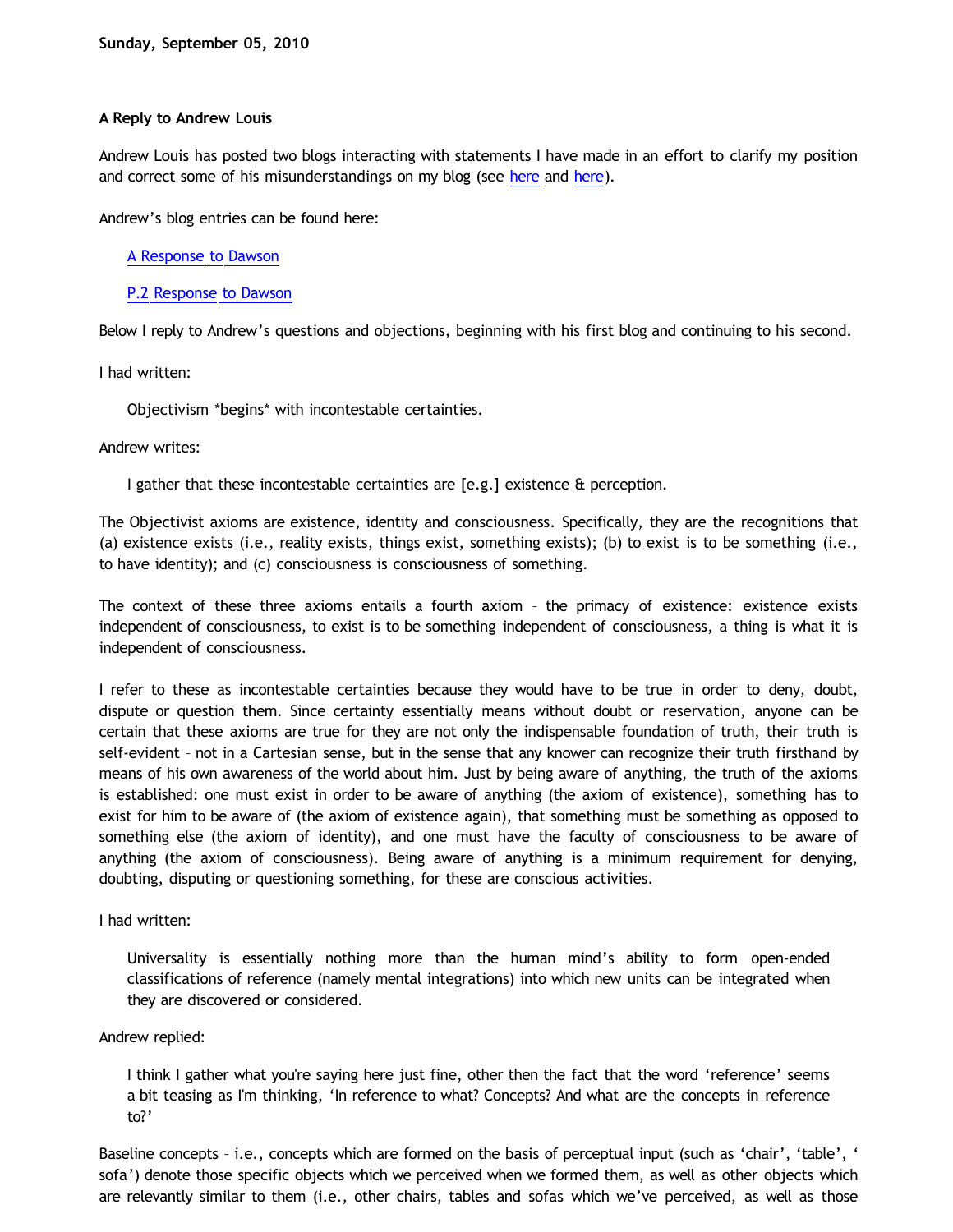which we haven't perceived and even those which we'll never perceive). Higher concepts are formed using the same process, but instead of drawing their content directly on the basis of what we immediately perceive, these concepts integrate previously formed concepts. We've already formed the concepts 'chair', 'table' and ' sofa'; now we integrate all three of them into a new concept - 'furniture' - a concept which includes all chairs, tables and sofas, and other items (such as dressers, nightstands, hutches, buffets, etc.) – both those which we have perceived as well as those which we haven't perceived and may never perceive. The concept ' furniture' is a higher concept or higher abstraction, since it was formed on the basis of more fundamental concepts/abstractions.

So ultimately concepts refer to or denote objects that we perceive with our senses. But while some concepts do this directly, others do so indirectly, via other concepts.

## Andrew wrote:

I'm not seeing how, when an objectivist ultimately speaks of fact and truth, that it isn't looked upon as ultimately a reference to or correspondence with reality.

There is reference to reality here, there is correspondence to reality here. As I had stated before, some have called the Objectivist view a version of the correspondence theory of truth. Peikoff goes so far as to call it " the traditional correspondence theory of truth" (OPAR, p. 165). He writes:

The concept of "truth" identifies a type of relationship between a proposition and the facts of reality. "Truth," in Ayn Rand's definition, is "the recognition of reality." In essence, this is the traditional correspondence theory of truth: there is a reality independent of man, and there are certain conceptual products, propositions, formulated by human consciousness. When one of these products corresponds to reality, when it constitutes a recognition of fact, then it is true. Conversely, when the mental content does not thus correspond, when it constitutes not a recognition of reality but a contradiction of it, then it is false. (Ibid.)

Now I'm not persuaded that referring to Objectivism's theory of truth as "the *traditional* correspondence theory of truth" is the most responsible equation to make. I say this because there are many traditions in philosophy which Objectivism rejects but which may be associated with one or another version of the " traditional" correspondence theory of truth, and to the extent that such association may be read into Peikoff' s statement, I think it can lead to misunderstanding. But Peikoff does explain what he means in terms of " recognition of fact" taking the form of "conceptual products… formulated by human consciousness," which is vital.

Also, there is context involved, beginning with the context provided in perception (since both differentiation and integration are so vital to the process of forming concepts). A proposition integrates what may be an enormous context of information, and every element of that context must conform to reality in order for that proposition to be true. This is why I could not agree with Sye when he says that "truth is absolute." The underlying context informing Sye's conception of truth involves false premises, such as the premise that the primacy of consciousness metaphysics is true. Since I'm aware of this, I cannot affirm *with Sye* that truth is absolute. On the contrary, it is because the primacy of consciousness metaphysics is in fact false that I can affirm the absoluteness of truth in a context uncontaminated by error.

#### I wrote:

Truth, on my view, is a property of identification. Identification is a mental activity which involves a consciousness' interaction with the objects of its awareness.

#### Andrew responded:

This is where I'm tempted to force you a bit. But let me say this, I'm with you completely when you state that 'A rock is not true'. Correct, that is NOT a proposition, it's only what we say about the rock the has the property of being either true or false as in, 'The rock is gray' - in that sense that is either a true statement or a false one. My question would be, then, (and I think I know what your answer would be) is a rock and for that matter 'grayness' a property that exists in the word (outside of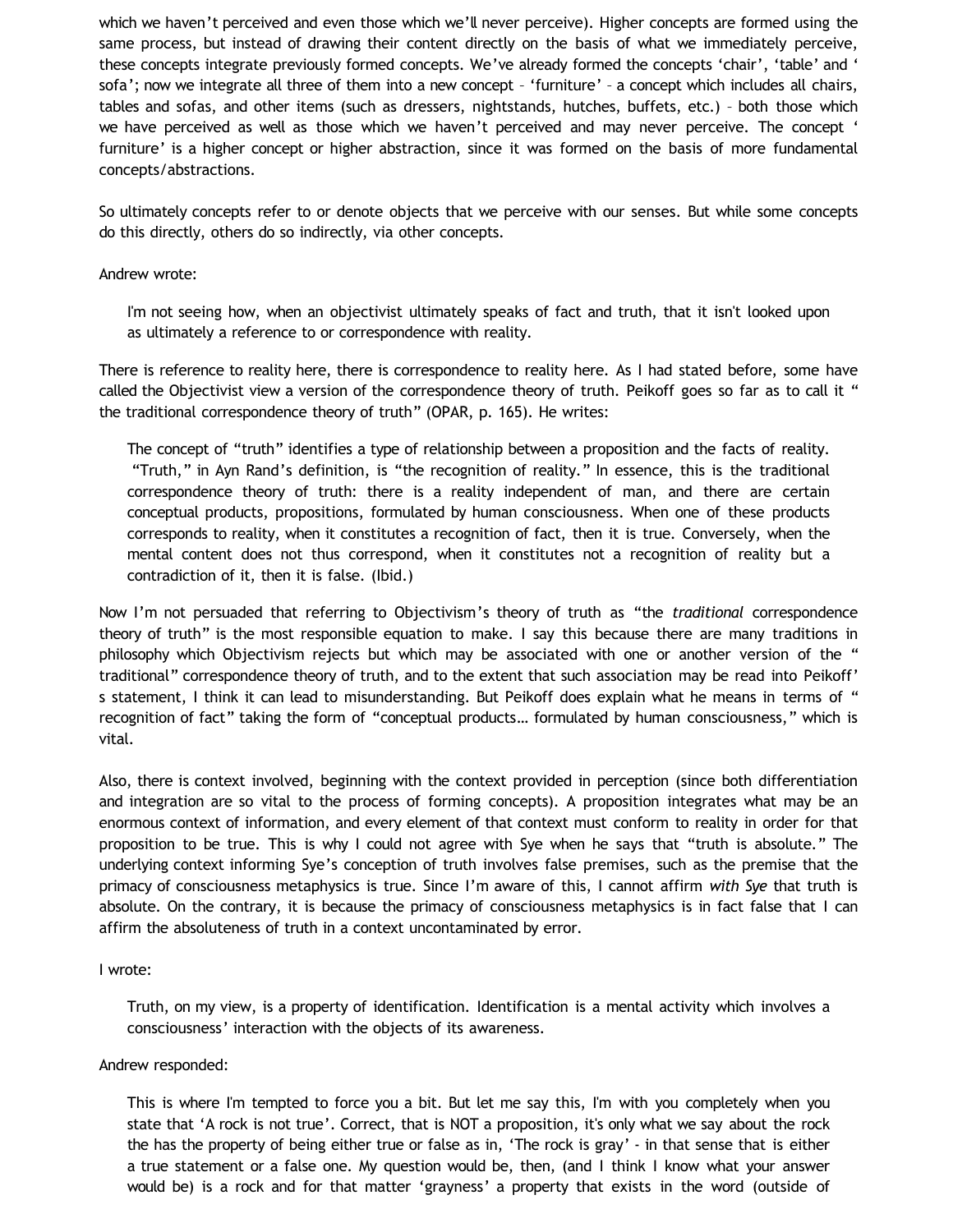consciousness) or would you rather say that both are 'concepts'? i.e. that the world is neither in itself rock-like (in some ways) or gray-like (in others) but that these are merely objective concepts which are mind dependent.

First, let us talk about rocks. There are the things in the world that we call "rocks," and there is the concept ' rock' by which we denote the things in the world that we call "rocks." There is reality, and there is our consciousness of reality, and there is the relationship between the two. The things in the world that we call " rocks" exist in the world independent of consciousness. They are not concepts. On the other hand, the concept 'rock' is a product of mental activity which is formed on the basis of what we discover about these things in the world that we call "rocks."

In the case of "grayness," I take it that this refers to the quality of "being gray." So, using my point above, there is presumably the quality of being gray, and the concept 'grayness' by which we denote this quality. The important thing to note in the case of sensory qualities (such as colors, sounds, smells, etc.) is that they are the \*form\* in which we experience the objects we perceive. Because objects reflect light and our sensory organs have their particular natures, we experience things which we perceive with our eyes as having certain colors. The rock appears gray; appearance being the \*form\* in which we see something. This does not make colors and other sensory qualities "subjective." The color gray does not exist in the rock, nor does it exist in the mind. Rather, it exists in the interaction between object and perceiver. Without the perceiver, the rock simply reflects any light that happens to hit it. It is not "gray" or any other color, since colors are the form in which a perceiver sees an object.

### Andrew wrote:

Also noting that the world is not 'objective' either, it just exists, as you say. i.e. objective is merely another 'concept', a means by which we approach talking about the world, hence objectivism.

The concept 'objective' is a very important concept, since it has to do with the method by which we acquire and validate knowledge. Rand explains:

Objectivity is both a metaphysical and an epistemological concept. It pertains to the relationship of consciousness to existence. Metaphysically, it is the recognition of the fact that reality exists independent of any perceiver's consciousness. Epistemologically, it is the recognition of the fact that a perceiver's (man's) consciousness must acquire knowledge of reality by certain means (reason) in accordance with certain rules (logic). This means that although reality is immutable and, in any given context, only one answer is true, the truth is not automatically available to a human consciousness and can be obtained only by a certain mental process which is required of every man who seeks knowledge—that there is no substitute for this process, no escape from the responsibility for it, no shortcuts, no special revelations to privileged observers—and that there can be no such thing as a final "authority" in matters pertaining to human knowledge. Metaphysically, the only authority is reality; epistemologically—one's own mind. The first is the ultimate arbiter of the second.

The concept of objectivity contains the reason why the question "Who decides what is right or wrong? " is wrong. Nobody *"decides."* Nature does not *decide*—it merely *is*; man does not *decide*, in issues of knowledge, he merely *observes* that which is. When it comes to applying his knowledge, man decides what he chooses to do, according to what he has learned, remembering that the basic principle of rational action in *all* aspects of human existence, is: "Nature, to be commanded, must be obeyed." This means that man does not create reality and can achieve his values only by making his decisions consonant with the facts of reality. ("Who Is the Final Authority in Ethics?" *The Objectivist Newsletter* , Feb. 1965, 7.)

### Andrew asked:

To spin this another way, would you agree with the statement that, yes, the world causes us to have certain beliefs, but it does not give us the reason? In this way we supply the concepts of 'objective', ' grayness', 'rock', etc., but that the world is none of these things...

I do not think that "the world causes us to have certain beliefs," as if our minds were passive balls of clay manipulated without our own active participation. Cognition is both active and volitional. As Rand points out,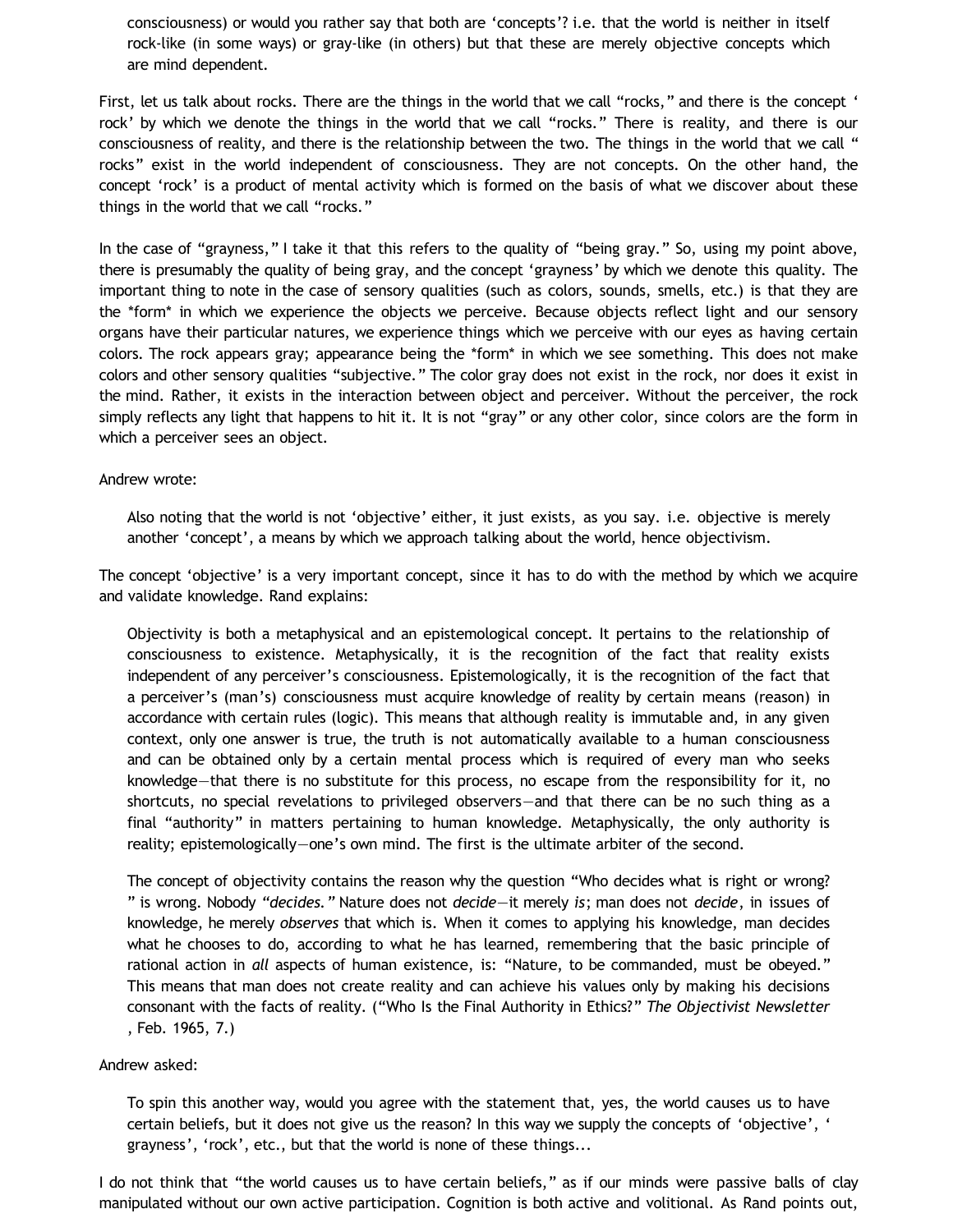"Consciousness, as a state of awareness, is not a passive state, but an active process that consists of two essentials: differentiation and integration." (*Introduction to Objectivist Epistemology*, p. 5) When we perceive, we perceive an enormous contextual sum. From this sum we *select* that which we will identify and integrate into the sum of our knowledge. So just by developing our minds – prior to any formed beliefs about anything – we are exercising volition. Our first choice is to think, or to evade thinking. So just by having any beliefs, we've had to have made some choices.

## I wrote:

Realism in terms of universals is the view that "that universals have a reality of their own, an extra-mental existence. Positions are often marked out, running from moderate to absolute Realism. The more definite, fixed, and eternal the status of the universals, the more absolute is the Realism." (Reese, Dictionary of Philosophy and Religion, p. 637). This of course does not describe the Objectivist view; but it does describe Plato's view.

## Andrew responded:

Because of the hang-up I stated with the word 'reference' above, I'm tempted to push this matter a bit. Because you use the word 'reference', and to some degree (you talk about this more as I quote below) you use correspondence jargon, I'm tempted to infer something along the lines of the following. I agree with you that we should not look at universals as having an existence all their own. However, since we're talking about 'reference' and 'correspondence', I'm tempted to consider that the objectivist position, whereas it does not see the universals as existing on their own, nonetheless see them as representative, correspondent of, and/or in reference to a reality. In this way truth is judged via an adequate correspondence to reality – i.e. we know when something is true when it adequately represents reality (which again, this also brings out that dirty "mirror" metaphor, which I know you've stated you shun). It is within that idea that I raise my suspicions over how ones knows they've 'adequately adhered to anything'.

I'm hoping that some of what I wrote above, particularly the Peikoff quote on the nature of truth, will address Andrew's concern here. I have been explicit in using words like "reference," "denote" and "correspondence" in speaking about the relationship between concepts and the world. I resist "representation" primarily because I want to avoid wrongful association with the representationalist theory of perception (which I addressed earlier in my exchange with Andrew), and also because I don't think concepts are "representations" per se, but rather *integrations*. Concepts are not replicas, they are not an exercise of holding a mirror up to reality, as if reality needed to look at its own reflection. Rand explains:

A concept is a mental integration of two or more units which are isolated according to a specific characteristic(s) and united by a specific definition. . . . [In concept-formation], the uniting involved is not a mere sum, but an *integration*, i.e., a blending of the units into a *single*, new *mental* entity which is used thereafter as a single unit of thought (but which can be broken into its component units whenever required). (*Introduction to Objectivist Epistemology*, p. 10)

My earlier point about truth being a property or aspect of identification of reality, and identification being a type of mental activity, should serve to indicate that the correspondence between our knowledge and reality is not automatic, like the reflection which a mirror produces, nor is it a mere recreation of what is perceived, as if that would do the mind any good. If the mind reflected reality as a mirror reflects an image, that would still not explain how we form concepts and how they can be applied from situation to situation, nor would it explain the logical structure we find in knowledge.

# I wrote:

As for language, according to Objectivism, it is "a code of visual-auditory symbols that serves the psycho-epistemological function of converting concepts into the mental equivalent of concretes" (ITOE, p. 10). "The primary purpose of concepts and of language is to provide man with a system of cognitive classification and organization, which enables him to acquire knowledge on an unlimited scale; this means: to keep order in man's mind and enable him to think." (Ibid., p. 69)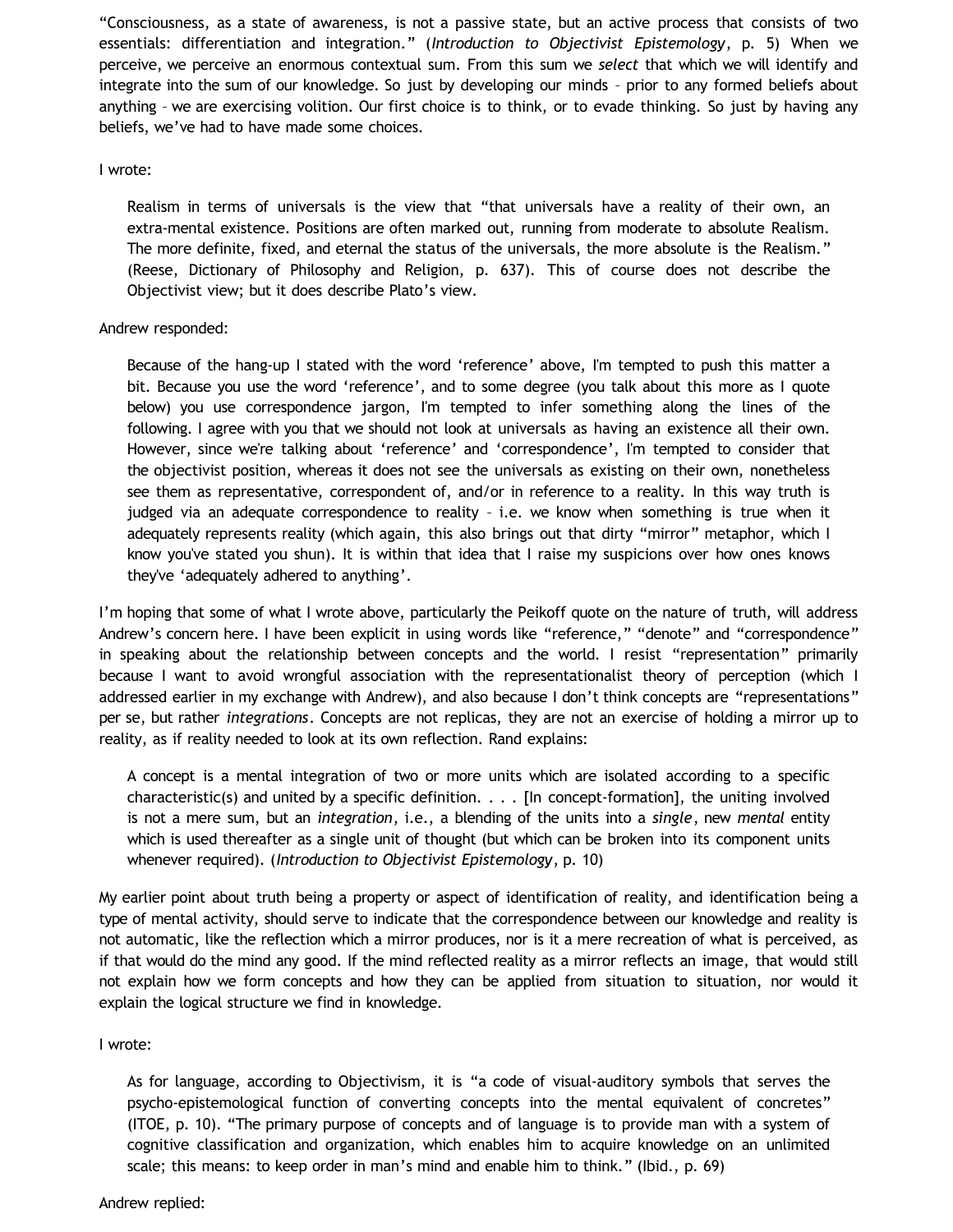I'm a bit hung on your use of concepts, and whereas I know you're staring [steering?] clear of Kant, I can't help but stir up the idea of Kant's a prior [a priori?]concepts when thinking about this. But I move on.

The reason why Andrew has Kantian ideas in mind is most likely because he's accepted many Kantian assumptions and also because he has little or no understanding of the objective theory of concepts. There is no such thing as an "a priori concept," in spite of the heritage of thinkers who've signed on to the idea. Concepts are formed by a mental process ultimately on the basis of what we perceive. There must be interaction between consciousness and its objects ("experience") in order for a subject to have the materials necessary to form its first concepts.

#### I wrote:

In essence, a statement is true when it adheres to an objective process of identification of reality. Some have called this a version of the correspondence theory of truth. "Reflect" implies a one-to-one relationship, but in fact conceptualization allows for much, much more than this.

#### Andrew responded:

Now, if I'm correct, your "objective process of identification" is also conceptual, but perhaps not a priori conceptual? My problem here is the same one I have above, you seem to have a trail of correspondence here to follow (at least, that's where I'm going with it). What I'm seeing is that language (a fact statement say) is true when it adheres to this "process", this process is a concept, but what's the concept derived from. Again, I'm tempted (from the metaphors you're using) to infer that implicit with all this is a connection between language and reality that may not be one to one per se, but is nontheless representative in some fasion – i.e. truth is a matter of correspondence to reality. But, I suppose for now I'll have to take that as my misunderstanding of objectivist lingo.

The objective process of identification is a mental activity. We do use concepts to identify this process, and it is a process of forming concepts to denote what we perceive, or to integrate other concepts which are either directly or ultimately based on perceptual input. It is not "a priori" since it is part of the interaction of a consciousness with its objects, an activity which is volitional in nature. Our identifications are not automatic, nor are they part of our consciousness "out of the shrink wrap" as it were. It takes a budding consciousness years of effort to come to grips with its own nature and abilities. Some never learn how it works or how to control it.

Andrew asks "what's the concept derived from," which is essentially asking: how are concepts formed? Rand devotes a specific chapter of her book *Introduction to Objectivist Epistemology* to explicating the steps of this process. I will not quote the entire chapter here, as there are issues which she brings out in the first chapter ( "Cognition and Measurement") which must be understood before the process of forming concepts can be fully grasped. But let's look at a few points from that chapter. First, let's consider Rand's definition of 'concept':

# *A concept is a mental integration of two or more units possessing the same distinguishing characteristic(s), with their particular measurements omitted.* (ITOE, p. 13)

Notice that Rand does not define a concept as a "representation" of two or more units which posses the same distinguishing characteristics, for this would potentially conflict with the second aspect of her definition of ' concept': the omission of particular measurements. Representations, as in "mirror-like" reflections, do not omit specific measurements, but rather reproduce what they reflect as replicas retaining their specific measurements. This would disable the conceptual faculty of man's consciousness before it had a chance, for it would completely stifle integration. The correspondence of knowledge to reality does not require "mirror-like" reflection which recreates what is perceived in replica form, for this would strand man's consciousness to the perceptual level, to the level of concretes. It is because knowledge is formed by a process involving *measurement-omission* as Rand explains it in this very chapter that man is capable of knowledge which is essentially transferable from situation to situation, from one circumstance to another, in different times and different places. As a result, I can get on the phone with my sister in Vermont (I'm on the west coast) and she can talk about her house, and since I have the concept 'house' – an open-ended mental unit which allows me to integrate new units from the world along with other units from the world that I've perceived – I can know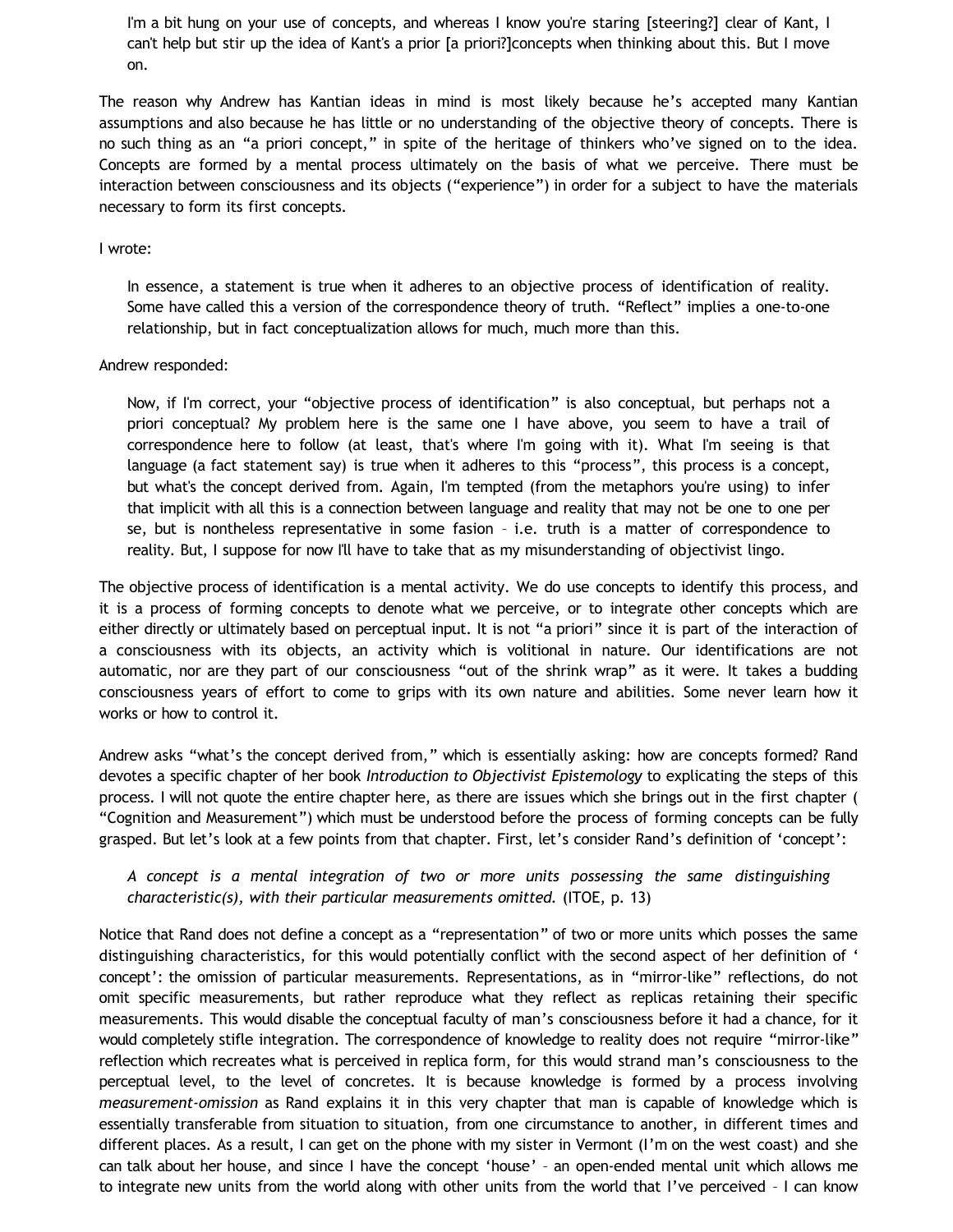what she's talking about. If I did not have this capacity, if knowledge were merely a "mirror-like" representation of reality, she could talk about her one-storey house and I wouldn't be able to follow, because my house has a second storey, and here she would be using an idea that does not correspond to the " mirror-like" representation that I have in mind.

## I wrote:

Since knowing in Objectivism is essentially a process of identification (and also integration), we know this implicitly just by perceiving and attempting to identify and interact with what we perceive. If I perceive an object, my senses are reliable – they are doing what senses do by virtue of their nature: responding to external stimuli, transmitting sensations to the brain, and automatically integrating those senses into percepts.

# Andrew responded:

I gather this, one cannot wrongly see something, you just see what you see.

So why then would anyone think we need to *prove* the validity of the senses? Why does the fact that Objectivism acknowledges that the validity of the senses is axiomatic such a stumblingblock for Andrew? And why has he said that I've given no reason for supposing that the validity of the senses is axiomatic? In fact, I' ve pointed to a number of reasons why it is proper to categorize the validity of the senses as axiomatic. For instance, sense perception is non-volitional, autonomic, on the same level as digestion and photosynthesis. It is the primary mode of awareness (in human beings). Also, since proof is essentially a process of showing the logical connection between that which is *not* perceptually self-evident to that which *is* perceptually self-evident, which means: the very concept of proof presupposes the validity of the senses. To demand a proof for the validity of the senses ultimately leads to a series of stolen concepts.

# Andrew continued:

Perceiving, however, is one thing, knowing another. To know something is to be able purport, to make an assertion in a language game, to make a commitment as in, "I know this rock is gray." In the statement above, you're connecting the act of knowing (the act of making statements in a language game, as I've forced it) to the very act of perceiving itself, thereby (as I see it for the moment) making a direct connection between language (truth) as correspondence and/or representation of reality. i.e. I know it (and in fact it's true) because it properly represents reality – so the representationalist bagagge is right there. Now again, I know you want to stay away from that, but I don't see how you have. I'll accept that as my problem for the moment.

Of course, knowledge (of reality) is connected to perception, for it is by means of perception that we have awareness of reality. We cannot know anything unless we are first aware of something. But this does not validate or depend on the representationalist theory *of perception* - not in any way, shape or form. Nor does it smuggle its fallacious baggage into Objectivist epistemology since Objectivist epistemology slashed off the very source of that baggage by correcting the fundamental error of representationalism.

But I don't think this is what Andrew's really talking about (nor do I see any indication that Andrew understands the fallacious nature of the fallout caused by accepting the representationalist understanding of perception). People often refer to a statement's correspondence to reality in terms of representation, as in the case of a statement such as "the defendant's testimony did not accurately represent the situation of the night of the murder," which is harmless. But such treatments are not intended as a philosophical analysis of knowledge's relationship to reality. Nor do such statements necessarily imply the representationalist theory of perception. When we get to a philosophical analysis of knowledge, however, I think we need to be careful with how we state our positions and recognize that certain terms carry meanings governed by the history of philosophy. Also, I gave some more technical reasons above for cautioning against its use in trying to understand the nature and formation of concepts.

I wrote: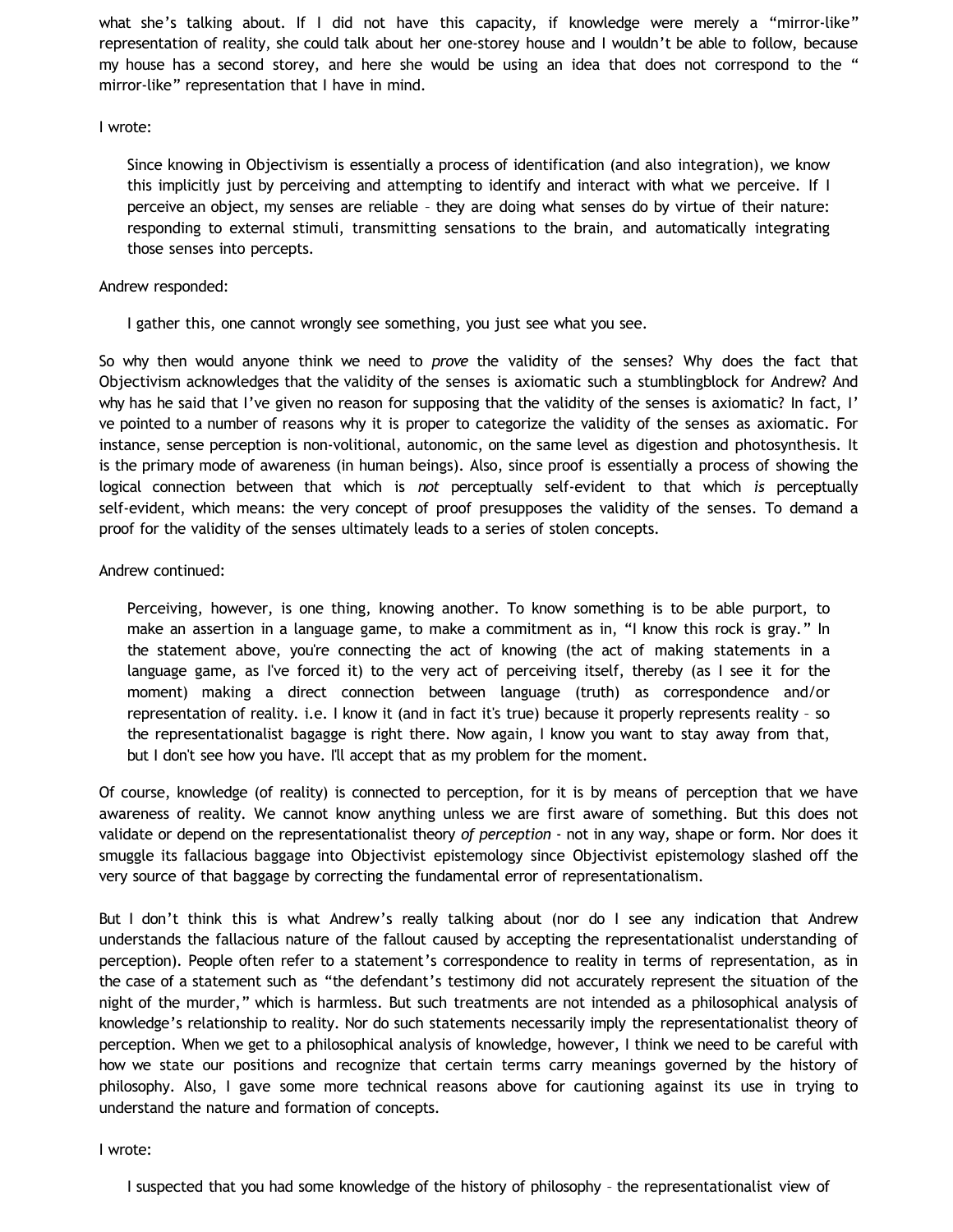perception having quite a lineage – and that you would understand what I was saying here. The representationalist view essentially says that we perceive appearances of things. Objectivism holds that this is false (it commits the fallacy of the stolen concept), and that we are perceive things directly (not their appearances). In Objectivism, appearance is the \*form\* in which we see something, but what we're seeing is the thing itself, not a representation of it.

### Andrew responded:

Here again are a few hang-ups. You are in fact saying that what we perceive is, "the thing itself". Here's the problem, if on the one hand you want to say that we're perceiving the thing itself, but on the other you want to reject representation, (i.e. the truths we speak don't represent the thing in itself from above, not here) then what sense does it even make to state that we actually perceive " the thing itself"? But I've got ahead of myself here, as in this particular case what you're rejecting is the perception of the "appearance of things". I'm using representation in a different way, which (I think) you also reject. However by talking about and rejecting one form of representation, I seem you as grabbing the other, in which case I ask the epistemic question.

Note that in the above statement, I was contrasting the Objectivist view of perception from the representationalist alternative. According to Objectivism, we perceive the thing itself (not "the thing *in* itself " as in Kant's "Ding an sich"), whereas according to representationalism we perceive "appearances" of things, i.e., *not* the things themselves. So specifically in this sense I am trying to convey the fact that Objectivism rejects representationalism, what this means, and why. It is the representationalist theory of perception which, according to Objectivism, commits the fallacy of the stolen concept (for it makes use of the concept 'appearance' while ignoring its genetic roots). I did not say that the view that truthful propositions represent reality commits the fallacy of the stolen concept. Andrew states that he's using "representation" in a different sense (i.e., not in regard to the representationalist theory of perception, but presumably something more along the lines of the example I gave above from the hypothetical murder trial). Again, I'm hoping my statements above help clarify my thoughts on this. I would say in general (such as in everyday conversation), such use of "representation" is harmless, but in a discussion of the philosophical nature of knowledge I try to avoid it because of it can be very misleading.

I wrote:

I'm somewhat speculating here, but I think, for the most part, the process of learning the correspondence of language symbols to specific concepts is automatized memorization which is reinforced by repetition and use.

#### Andrew:

Here again you're using correspondence lingo (which implies representation, mirroring, adherence, etc. to reality) however in this case you state that it's a correspondence to concepts, which I'm a but mystified about at this point as to where you make the connection between reality (existence, the thing in itself from above) and the concept.

Again, not between concepts and reality as in "the thing *in* itself" (Kant's "Ding an sich"), but between concepts and the things which we perceive. This distinction may not register with Andrew if he's not familiar with the problems in Kantian philosophy. But Andrew continues to read "the thing *in* itself" when I write "the thing itself."

The connection between language and reality (i.e., the objects of perception) involves several intervening steps. And certainly there is correspondence involved – even representation, especially when it comes to the correspondence between the symbols which make up the code which is language, and the concepts for which they stand. But let's look at the steps in order, beginning with the first step: perception.

We begin our search for knowledge where we are aware of reality - in perception - and only after we've begun perceiving. (A child perceives his surroundings long before he starts to develop knowledge of what he's perceiving.) Perception inherently \*corresponds\* to objects (since – and I hope Andrew doesn't wince at this again - perception is perception \*of objects\*), but it does not "represent" objects (since perception is not a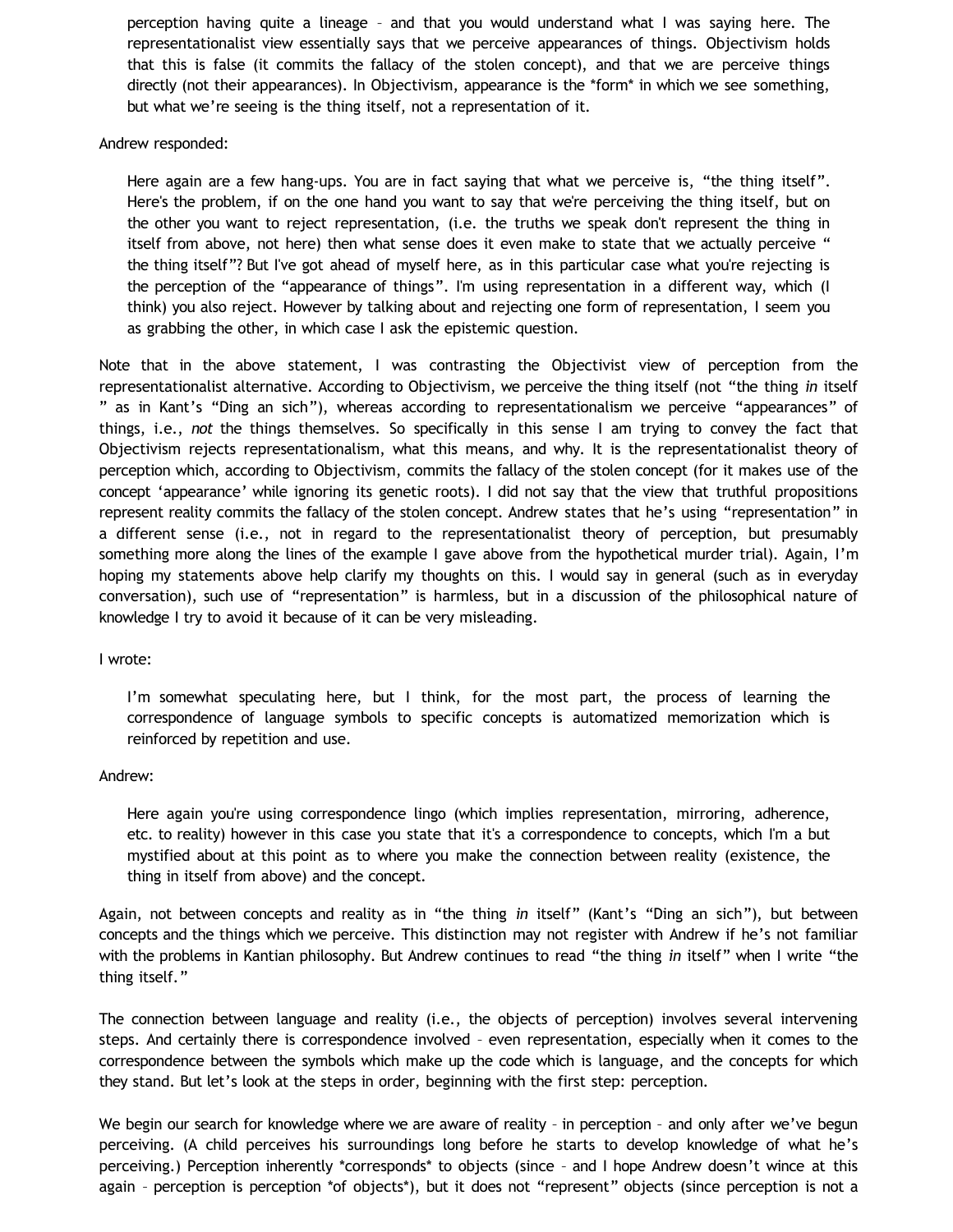form of representing anything – it's our form of being aware of what we're aware of), nor is perception " mirror-like" – since it is not a means of reflecting an image back to reality.

Next comes concept-formation. On the basis of this perceptual input, we form concepts which identify and integrate what we perceive. We form concepts by integrating two or more units which we've perceived and which are similar to each other in some way, into a single mental unit. Integration of multiple perceptual units into a single mental unit is made possible by means of measurement-omission: each specific object (or " perceptual unit") has its own specific characteristics. Take for example our concept 'ball'. A child sees two balls: one ball is about 2.7 inches in diameter, covered with yellow felt, with the rubber surface below the felt exposed in a single looping line curving about the exterior of the ball (I'm trying to describe a tennis ball here). The other ball is quite smaller, denser in mass, with a hard white plastic exterior covered with about 300 or so equally spaced dimples (I'm trying to describe a golf ball here). Both objects have similar attributes – especially their shape. But they possess those attributes in different measurements (some of which I've tried to describe). The child perceives both of these objects and can tell that they are similar in some ways and different in other ways just by looking at them. Their similarity is readily apparent by differentiating them from other objects in his surroundings (they don't look anything like his chair, the television set, the rug on the floor, his tricycle, building blocks, etc.), and their differences are readily apparent by setting them side by side and noting different color, size, exterior features, weight, etc. So they are similar, but possess their characteristics in different measurements. In the process of forming the concept 'ball', these measurements are "omitted" or "de-specified" (as Porter puts it) in order to integrate both objects into a single mental unit, namely the concept 'ball'. Of course, the child does not need to know what inches and feet are and calculate the size of each object in order to see that one is bigger than the other. In this way, measurement is initially ostensive given the perceptually self-evident variations in degree between the two objects. One is obviously bigger than the other, they are obviously not the same color, etc. This mental unit allows us to integrate yet more objects into its scope of reference, provided they meet the similarity requirements implied by the concept's first forming, such as their shape. The concept 'ball' thus *includes* not only the particular tennis ball and golf ball which the child saw, but *all* tennis balls, *all* golf balls, *all* baseballs, *all* beach balls, etc., whether he's seen them or not, even those which he will *never* see.

Granted, there's a lot more involved in concept-formation, but I'm hoping this example summarizes the main point that we form our initial concepts on the basis of what we perceive. What should be noteworthy in regard to some of Andrew's concerns is that the concept 'ball' is not a "mirror-like" reflection of the balls which the child has actually perceived, for this would ignore the integrative capacity which concepts provide to human cognition. It would in effect disallow subsuming new units (whether perceived directly or indicated through communication) into the same mental unit, for those new units are not part of the original "image" (i.e., direct awareness of two particular objects) from which the concept was initially formed. It is in part because our knowledge is conceptual in nature that I believe the mirror analogy is harmful.

Then, after we've formed concepts, we assign verbal or visual symbols to represent them (here's where " representation" is most appropriate). Language essentially gives our concepts perceptual form, to the extent that this is possible, and it does this by consistently assigning symbols to individual concepts. In this sense, language's symbols represent concepts (without implying the representationalist theory of perception). Porter explains:

One function of language… is an ample supply of symbols. Another is communication, when we all use the same symbols for the same things. Public storage is a third, a byproduct of communication. But these are all derivative functions. The essential function of language… is that words turn concepts themselves into *identifiable* things. So we can distinguish them, manipulate them, exchange them and store them, like physical things. And think about them, like philosophers. (*Ayn Rand's Theory of Knowledge*, p. 27)

So we can safely say that language symbols *represent* the concepts to which they're assigned (for that's what symbols do – the *represent* something beyond themselves), and those symbols are man's way of giving what Peikoff calls "conceptual products" concrete form. But prior to developing a language, we need concepts which that language's symbols will represent. And concepts are more than merely representations; they are open-ended mental units allow the mind to continue integrating new units without implying a quantifiable limit. (For instance, the concept 'ball' does not have a ceiling beyond which new particulars cannot be added;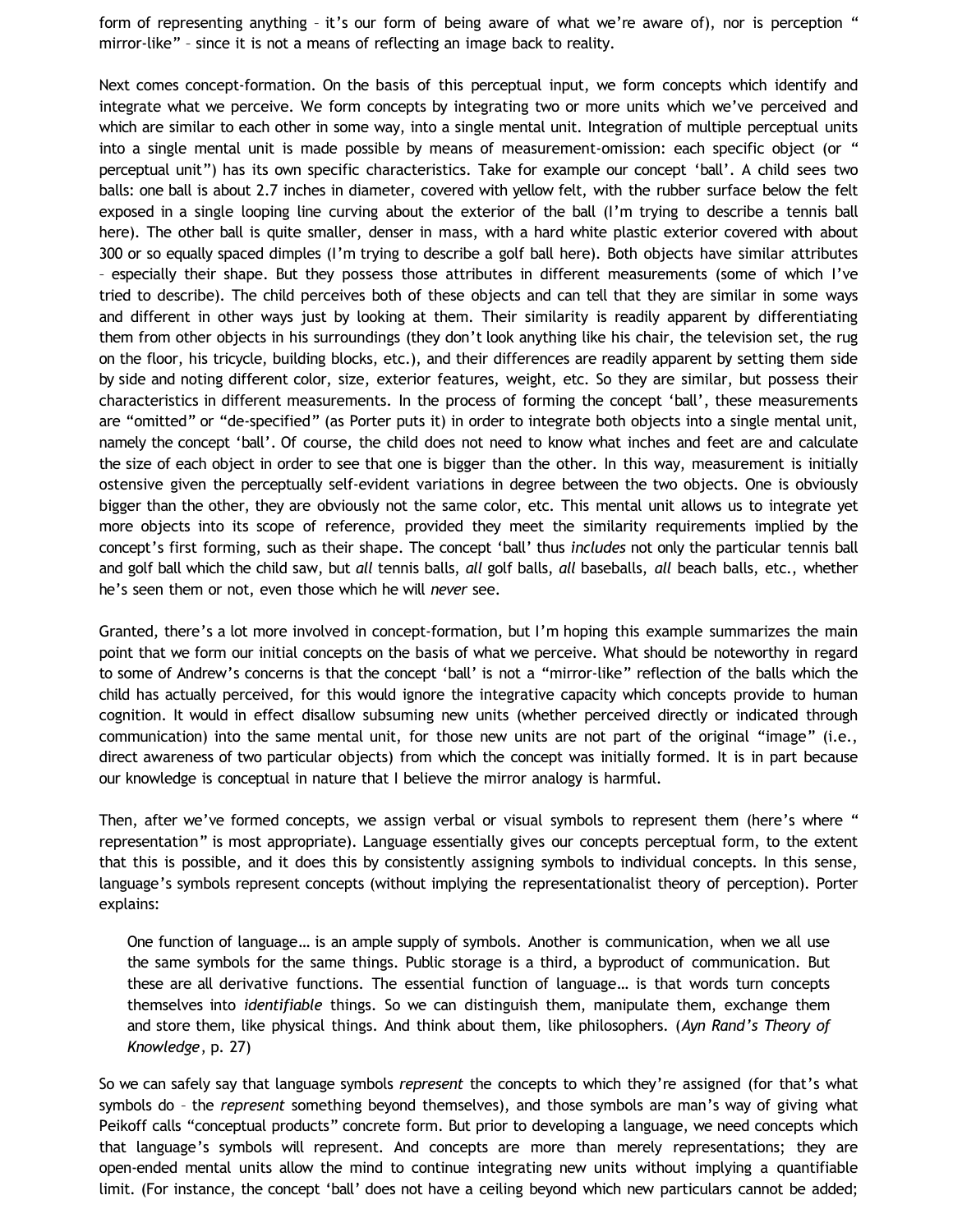it does not come with a label saying "do not exceed 500 units"). We do use concepts to assemble propositions which are intended to represent things, but this is possible only because concepts themselves are not restricted to any specific representation in the first place.

Andrew asked:

[W]hat's the connection (in your philosophical system) between truth's, facts (statements in a language game) and reality.

Since on my view facts are inherent in reality apart from conscious activity, I would need to rephrase the question as follows: What's the connection between truthful statements and reality? That connection is, in a word, concepts. Statements or propositions, whether true or false, are composed of concepts. Concepts integrate what we've perceived into mental units, and are themselves integrated into higher units and propositions. We use language to give concepts perceptual form, but the meaning of language's symbols is entirely dependent on their conceptual content. Grunts, snorts and groans have no conceptual content, so they cannot be either true or false.

# I wrote:

the code of symbols which is language converts concepts "into the mental equivalent of concretes" (emphasis added) – in other words, the code of symbols allows the mind to manage concepts as units, thus overcoming (an understatement here) the limitations of the crow epistemology.

# Andrew replied:

Perhaps I'm not understanding you here? How does changing from the idea of "adhering to concepts" to "managing concepts as units" get one away from correspondence to concepts (representing concepts, mirroring concepts, etc.), and crow epistemology?

I'm not sure I understand this question entirely. But let me point out a few things which may facilitate better understanding.

Language symbols give concepts perceptual form. This is essentially what Rand means by converting concepts "into the mental equivalent of concretes." We form the concept 'freedom', which is a very broad, higher abstraction, which would be stranded in our minds and beyond our ability to manage if we did not tie it to something perceptual – i.e., a word. As a writer, I'm very aware of this, as there are often times when I have a thought that I'm trying to nail down in a formal manner which requires the use of many concepts, and many symbols corresponding to those many concepts, so that I can work with it – i.e., refine it, test it, improve it, remember it, record it, communicate it, etc.

Because they integrate an enormous sum of information into a single, open-ended unit, concepts expand the human mind's capacity far beyond his perceptual awareness. In other words, concepts broaden man's awareness beyond what he can see in any given moment. Peikoff explains:

Consciousness, any consciousness, is finite. A is A. Only a limited number of units can be discriminated from one another and held in the focus of awareness at a given time. Beyond this number, the content becomes an unretainable, indeterminate blur or spread, like this: /////////////////////////

For a consciousness to extend its grasp beyond a mere handful of concretes, therefore – for it to be able to deal with an enormous totality, like all tables, or all men, or the universe as a whole – one capacity is indispensable. It must have the capacity to compress its content, i.e., to *economize the units* required to convey that content. This is the basic function of concepts. Their function, in Ayn Rand's words, is "to reduce a vast amount of information to a minimal number of units…" ( *Objectivism: The Philosophy of Ayn Rand*, p. 106, quoting Rand's *Introduction to Objectivist Epistemology*, p. 63)

I'm hoping this explains my reference to the crow epistemology.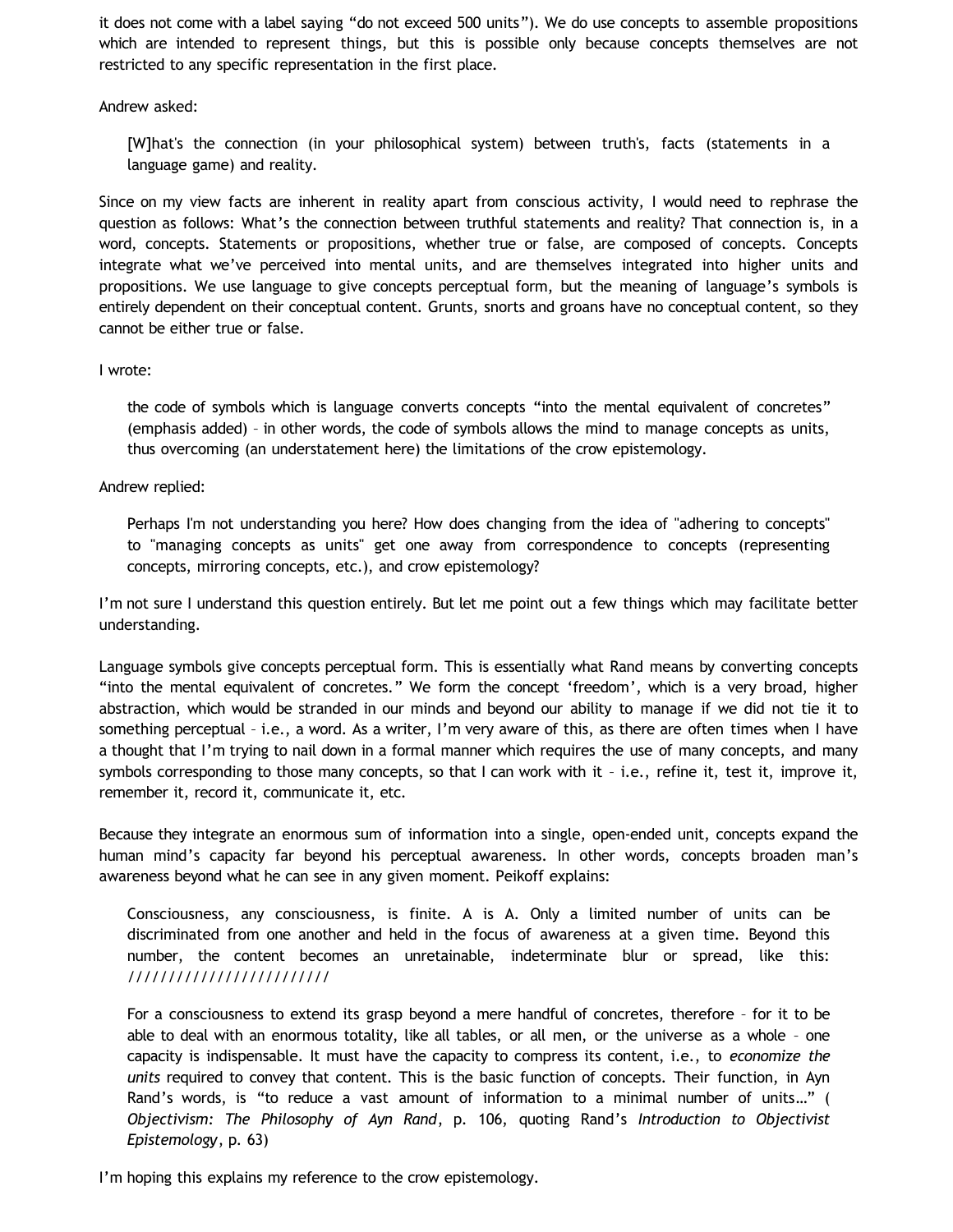#### At one point I wrote:

In addition to what I stated above about general and particular truths, please try to understand that universality is an aspect of concepts.

### Elsewhere I wrote:

In Objectivism, universals are essentially concepts, and have been misunderstood for millennia because issue[s] of how the many and the one relate to one another got sidetracked into debates about the ontological status of universals. Rand's theory corrects this by providing an analysis of how the mind forms open-ended mental units which condense whole constellations of data.

## Andrew inquired:

So which is it? Are universals an aspect of concepts, or are they essentially concepts, i.e. the two are synonymous. I accept your objections to the things I've said, but understand you haven't been all that clear yourself. Which, I understand does happen when we're both barfing out long posts and talking past the other.

Notice what my first statement above says: "univers*ality* is an aspect of concepts." Now notice what I stated in the second statement above: "universal*s* are essentially concepts." I am clearly differentiating between *universals* (a plural noun denoting mental categories) and *universality* (a singular noun denoting the quality of open-endedness belonging to those mental categories). I am not treating *universals* and *universality* synonymously. And while it's certainly true that I've been "barfing out long posts" in response to Andrew's queries and contentions, I have tried my best to be careful in my delivery. And in this case, I was careful.

Throughout history, philosophers have talked about "universals." Rand argues that these are really concepts, even though many philosophers have treated universals as if they were independently existing entities residing in some otherworldly dimension accessible to human minds only by means of revelation, anamnesis, or some other mystical connection. Rand rejects this notion and shows how the human mind in fact forms the mental units commonly called "universals" from sense perception. By contrast, universality is the open-endedness of a concept's scope of reference, the human mind's ability to continue adding new units to the content of a concept without implying a maximum capacity (as I mentioned above about the concept 'ball' being limited to the first 500 units).

Universals (i.e., concepts) and universality (a property of concepts) are definitely related. In fact, you can't have one without the other. But they are not interchangeable as Andrew suggested.

## I wrote:

Universality is essentially nothing more than the human mind's ability to form open-ended classifications of reference...

## Andrew replied:

Moving on then, you do [seem to] explicitly state that language (codes) adherence's to these concepts (you even state that objectivism has been called a correspondence theory of truth, which I've found to be true), however you don't explicitly state that concepts are a direct "one-to-one" adherence's to the world.

In fact, I did say that "conceptualization allows for much, much more than" a one-to-one relationship between man's consciousness and the objects he perceives in the world. Rather, concepts provide him with a one-to*many* relationship, since each concept (a single unit) is open-ended in its reference, denoting an unlimited quantity of existents (be they balls or men or automobiles or instances of injustice, etc.).

### Andrew continued:

Although I can only assume since you do state explicitly that we "experience a thing in itself"

No, not "a thing in itself" – we perceive the *thing itself* as opposed to its *appearance*.